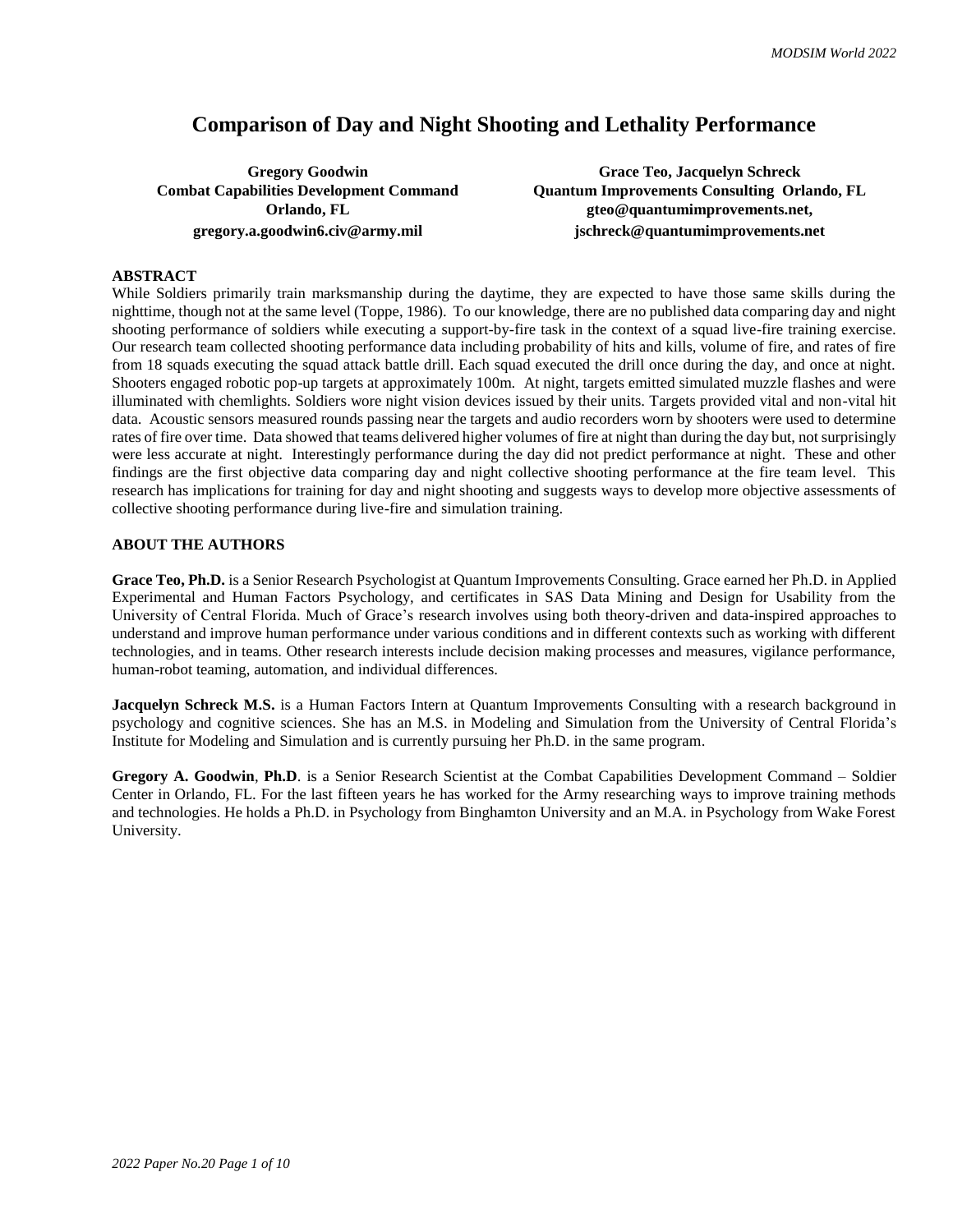# **Comparison of Day and Night Shooting and Lethality Performance**

**Gregory Goodwin Grace Teo, Jacquelyn Schreck Combat Capabilities Development Command Quantum Improvements Consulting Orlando, FL Orlando, FL gteo@quantumimprovements.net, gregory.a.goodwin6.civ@army.mil jschreck@quantumimprovements.net**

# **BACKGROUND**

Soldier lethality is one of the key focus areas in the U.S. Army's modernization efforts (Purtiman, 2018). Commonly cited as the building block of the Army, the infantry rifle squad's performance and lethality are critical to the military's foundation (Powell, 2018). Lethality is exhibited when the enemy is eliminated or when they are hindered or prevented from executing their mission. In either case, the enemy is debilitated and incapacitated. Soldier lethality encompasses more than the sophistication of weapons since a weapon can only be as powerful as the Soldier who wields it. Lethality also implicates both the competencies of the individual Soldier as well as his team, reinforcing the notion that Soldier training is still critical despite advancements in weapon technology. Infantry rifle squads hone their lethality through rigorous and intensive training both at the individual and team levels. Individual lethality training includes weapon handling and marksmanship training, while team level lethality training involves executing and rehearsing battle drills. When training on common battle drills, Soldier's learn to work effectively together to perform certain collective tasks such as entering and clearing rooms, conducting an assault, and reacting to direct fire contact (Department of the Army, 2016b). Battle drills are generally procedural in nature, with each squad member performing a series of actions and behaviors according to their designated roles (O'Brien et al., 1982). These behaviors largely relate to how the Soldiers shoot, move, and communicate (Bink et al., 2015). Since the squads are expected to execute the drills in different situations, knowing how such behaviors are affected by various conditions, such as the stark difference in ambient light in the day and night, can have implications on training to ensure that Soldier lethality is maintained at all times.

## **DAY VS. NIGHT DIFFERENCES**

Conducting military operations and battle drills at night is much different than conducting them during the day. For the Soldiers, executing the same drill in the day and night, even in the same battlefield, can be two very different experiences. The differences can largely be attributed to the poorer lighting conditions at nighttime, which have profound impact on Soldiers' vision and cognition (Sampson et al., 2004; Scharine et al., 2009). For this reason, training for both day and night operations is essential.

## **Vision & cognition**

At night, the Soldiers' perception of depth, height, distance, shapes, and outlines is distorted in night lighting, or lack thereof (McBreen, 2005), and they are advised to try to use their peripheral vision when trying to view faintly visible objects (Department of the Army, 1995). Although they do improve Soldiers' vision at night, night vision goggles (NVGs) also result in narrower field of view (FOV) (Task & Pinkus, 2007). Changes in vision at night also affect the Soldiers' other senses, and consequently their cognition. At night, with reduced visibility, Soldiers are more likely to pick up on and exaggerate sounds; they even report hearing sounds that are not present (Toppe, 1986). When under fire, Soldiers may face challenges in identifying the source of fire, adversely impacting their ability to respond appropriately. They may also lose their bearings and sense of direction more easily at night, especially when there are flashes from guns and searchlights (Toppe, 1986). Such effects on perception can play into Soldiers' mental response to situations. Soldiers conducting night operations are more likely to report experiencing feelings of insecurity and panic. Their confidence and ability to perform tasks can be compromised as a result of these changes to their perception and cognition (Toppe, 1986).

## **Shooting and weapon handling**

Soldier lethality is negatively impacted by these perceptual and cognitive factors at night. Although NVGs and aiming lights help with target acquisition, they do not completely eliminate the visual challenges at night. In addition, Soldiers can find NVGs to be difficult to use, especially with a riflescope (McNulty, 1992). The ability to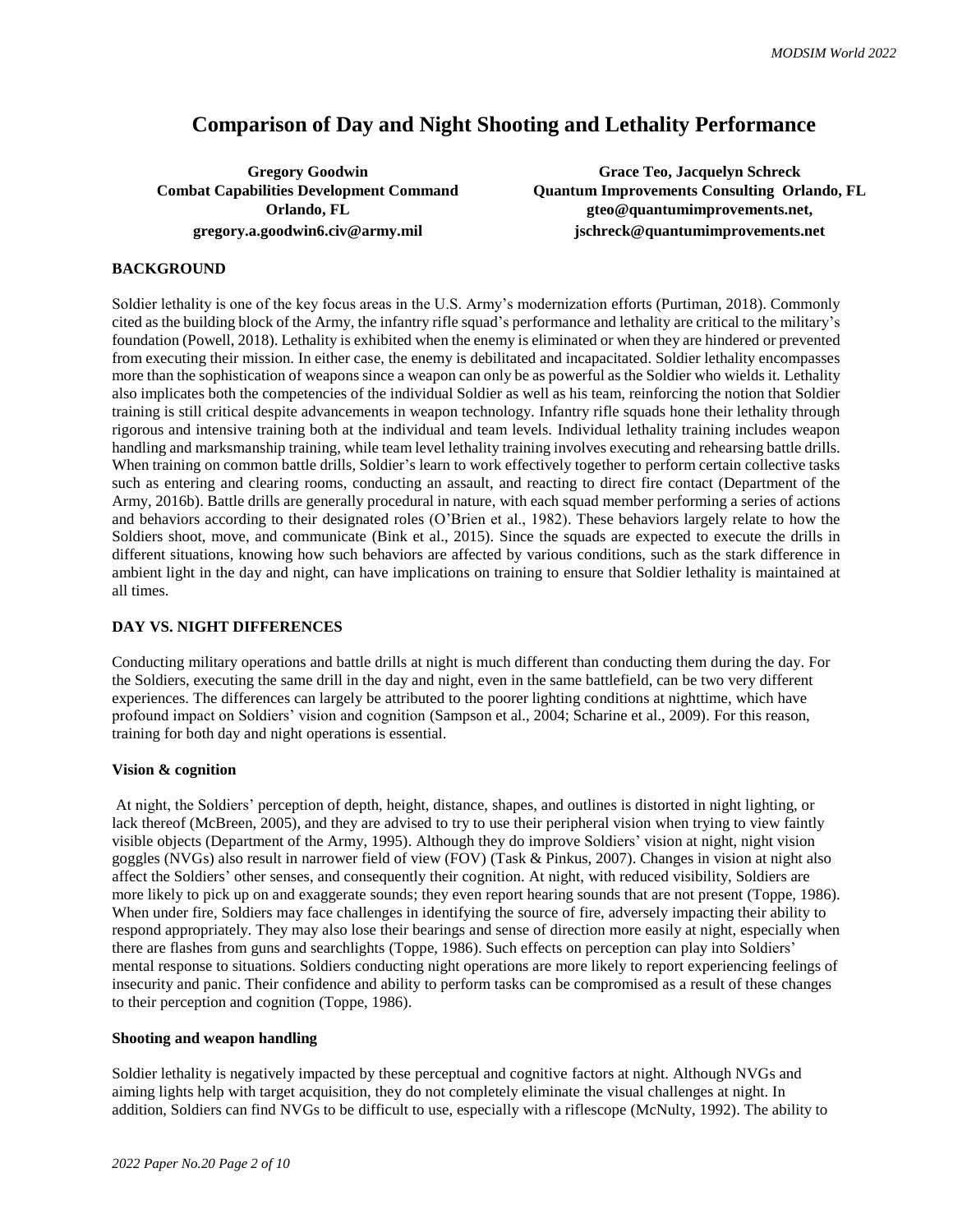shoot accurately directly impacts lethality and even small impairments in the ability to align weapon sights with the target can lead to misses (Chung & Baker, 2006). Although accuracy is important, it is important to keep in mind that the primary purpose of suppressive fire is to pin the enemy down by maintaining a constant volume of fire over the enemy position.

There are other impacts of reduced visibility. For example, reduced visibility at night can impede Soldiers' ability to change magazines and so they must train to perform this task by feel (Fort Benning, 2011). Soldiers may also find it more difficult to clear weapon malfunctions at the night. This may lead to delays in getting the weapon back in the fight.

# **BATTLE DRILL 2A**

This work was part of a larger Army-sponsored program to better understand the individual and collective performance of infantry rifle squads to inform training and acquisition. Each squad included the squad leader (SL), the Alpha and Bravo team leaders (ATL& BTL). In addition to the team leaders, each team included a grenadier (GRD), a rifleman (RIF), and a squad automatic weapon (SAW) gunner. Squads executed Battle Drill 2A (BD2A), *Conduct a Squad Assault*, which included a movement to contact whereupon the team to first make contact, returns suppressive fire to pin the enemy (see [Figure 1,](#page-2-0) Timepoint 1), while the Squad Leader with the trailing team maneuvers into flanking position (Figure 1, Timepoint 2). The support-by-fire team then shifts fire to the side of the enemy position opposite to the assaulting team (dotted line in Figure 1) and then lifts (ceases) fire as the assaulting team assaults through the enemy position (Figure 1, Timepoint 3). In this report, we focus on the support-by-fire team.

In our data collection, the Alpha team was always the team to make contact first and therefore they were always in the support-by-fire (SBF) role. Upon making contact, the Alpha Team would attempt to form a line perpendicular to the enemy position and lay down suppressive fire. They were facing three robotic targets that were programmed to drop when "killed" but then they would pop back up after few seconds. Upon making contact, the Alpha team employs a maximum rate of fire to suppress the enemy and then reduces their rate of fire to be just sufficient to suppress the enemy so as to keep them pinned while conserving ammunition until the assaulting team is in position. Laying down this suppressive fire requires the M4s and SAW to coordinate their fire. The ATL plays a critical role in regulating the team's rate of suppressive fire throughout the exercise. The other team members must communicate reloads and malfunctions as well as enemy direction, distance, and description.



<span id="page-2-0"></span>**Figure 1: Depiction of BD2A. For both Alpha and Bravo teams, SL: Squad Leader, TL: Team Leader, AR: SAW gunner, GRD: Grenadier, RIF: Rifleman. (Alpha team is directly in front of the enemy position)**

## **HYPOTHESES**

Given the decrease in visibility at night compared to the day which is expected to affect how Soldiers perform their shooting and weapon handling tasks, , the following hypotheses were formulated:

Hypothesis 1: Fire volume would be about the same for day and night drills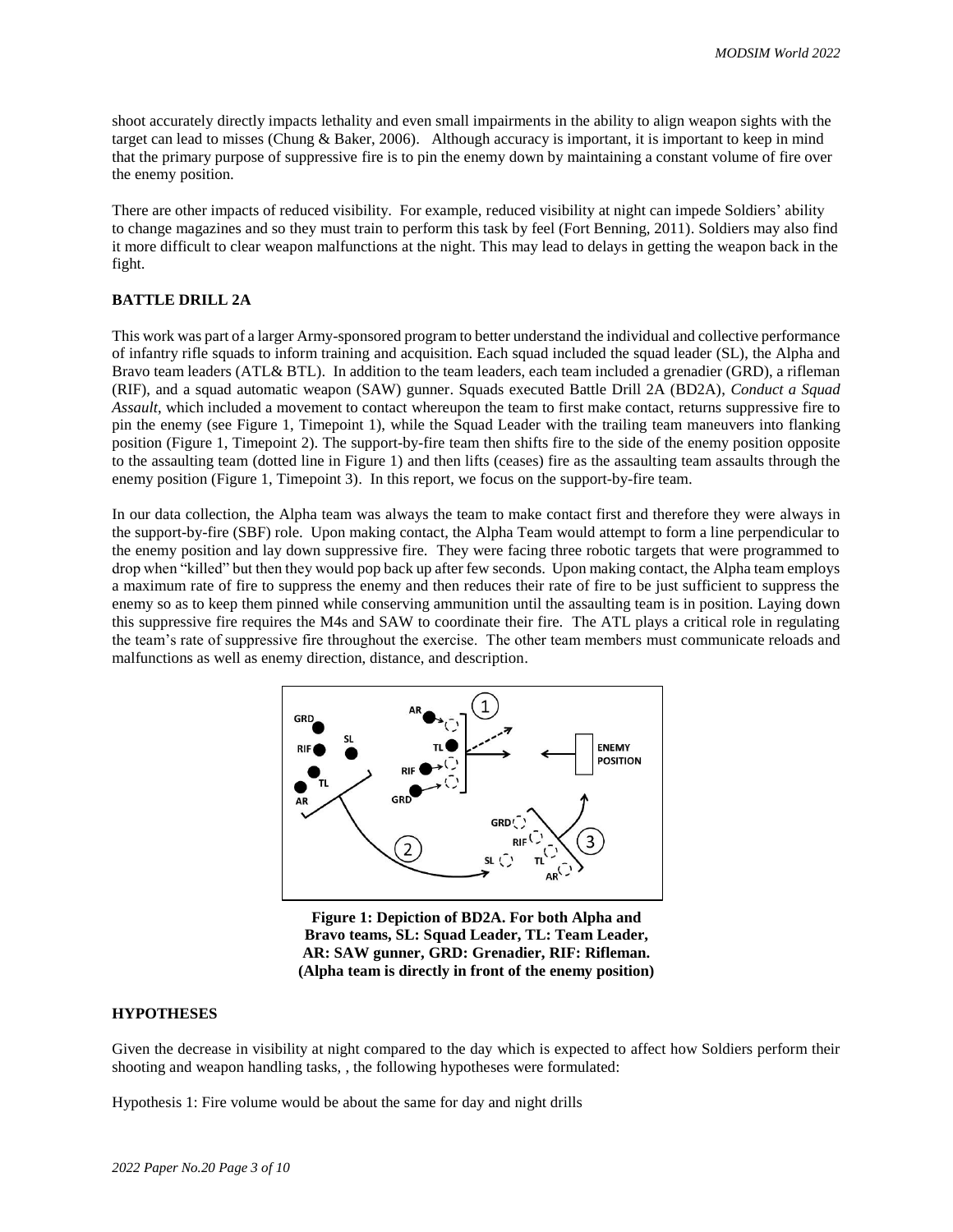Hypothesis 2: Accuracy would be poorer in the night drills compared to the day drills Hypothesis 3: Fire coordination (TG Ratio) would be the same for day and night drills Hypothesis 4: Weapon Handling Efficiency would be poorer in the night drills compared to the day drills

## **METHOD**

#### **Participants**

Study participants comprised the Alpha Fire team Soldiers in 18 infantry rifle squads from Camp Shelby, MS. While the teams' TL, GRD, and RIF were each armed with the M4, the SAW gunner wielded the M249. The GRDs were also equipped with the M320 grenade launcher. They received three training rounds that could be fired with the M320, but this was not included in the analysis.

All squads executed Battle Drill 2A, *Conduct a Squad Assault*, once in the daytime and once in the nighttime. Night drills were always executed after the day drills on the same day. For their night drill, Soldiers wore night vision devices issued by their units. The Soldiers served an average of 76.06 months (*SD* = 38.24), spent an average of 14.94 months  $(SD = 11.21)$  in their current squad, and had an average time in their position of 11.67 months  $(SD = 10.15)$ . For the present study, only data from the Alpha team was collected analyzed.

## **Measures**

The following constructs were implicated in the present study. They were operationalized by the measures included in their respective descriptions (also see **[Table 1](#page-4-0)**).

#### *Fire Volume*

This referred to the level of firing activity. Measures pertained to shot counts and included average rate of fire, number of M4 shots, and number of SAW shots.

#### *Accuracy*

Accuracy of a shot pertains to target hits. Total number of hits and kills across all targets, as well as the probability of hits and kills were the measures of accuracy. Hits are shots on non-vital areas of the target, while kills occurred when a vital area of the target is shot, i.e., the head, neck, and chest, or when there are three consecutive hits.

#### *Fire Coordination*

Fire coordination relates to the extent to which firing from the different weapons was synchronized and well-timed. The measure of fire coordination was a novel measure that assessed the extent of "talking the guns" (TG). A high level of TG occurred when the team's firing activity was synchronized such that whenever one weapon was out of the fight due to a reload or malfunction, the other team members would compensate for the decrease in firing to maintain the overall volume of fire. The measure of fire coordination required assessing the amount of time in the drill where there were no shots from the Alpha team, i.e., "dead space" in the drill. The TG ratio reflected the proportion of the drill where there was "dead space".

## *Weapon Handling Efficiency*

A less frequently cited, but nevertheless related notion in Soldier lethality, is their ability to operate and handle their weapons effectively and efficiently. A possible indicator of this is the duration it took for them to reload their weapons. For the present study, this was obtained from the Soldiers' verbal communications where they called out "Reload" or "Reloading", and whenever they followed that with reload update of "Reloaded" or "I'm up" or similar utterance. The reload duration was calculated as the time interval between a reload callout and the follow-up notification that the reload was complete. This measure is only an approximate as it self-reported and assumed that both the reload callouts and reload updates were made without delay. It was also only available when Soldiers followed up their reload callouts with updates, hence the average reload duration for the squad would only be based on reload durations of Soldiers who notified others of their reloads and followed that with an update.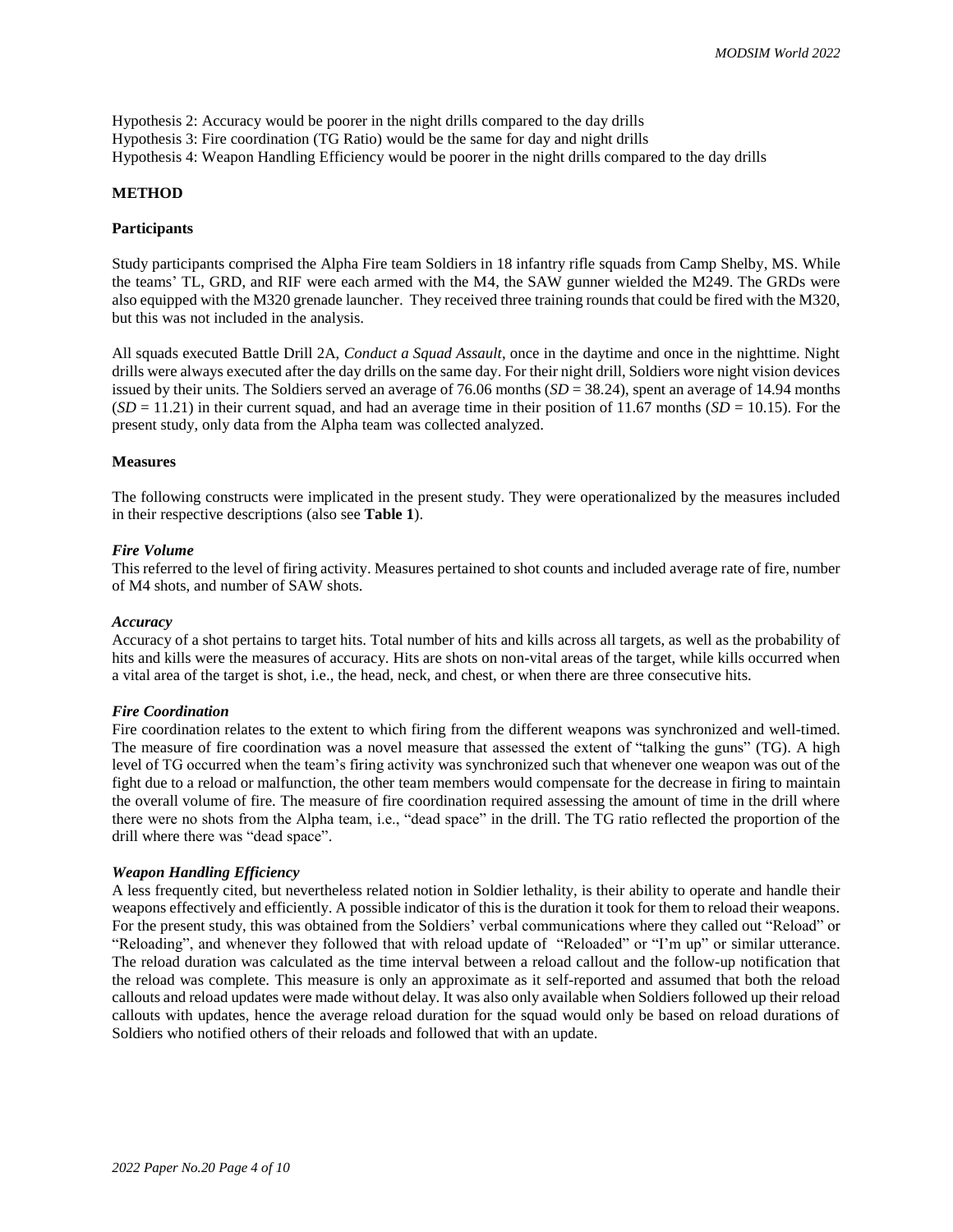## <span id="page-4-0"></span>**Table 1: Constructs and measures**

| <b>Construct</b>                    | <b>Measures</b>                                                                              |  |  |
|-------------------------------------|----------------------------------------------------------------------------------------------|--|--|
| <b>Fire Volume</b>                  | Average rate of fire (ROF)                                                                   |  |  |
|                                     | No. of M4 shots                                                                              |  |  |
|                                     | No. of SAW shots                                                                             |  |  |
| <b>Direction of Shots: Accuracy</b> | Number of hits                                                                               |  |  |
|                                     | Number of kills                                                                              |  |  |
|                                     | Probability of hits, P(Hits)                                                                 |  |  |
|                                     | Probability of kills, P(Kills)                                                               |  |  |
| <b>Fire Coordination</b>            | "Talking the Guns" ratio (TG ratio). High scores corresponded to                             |  |  |
|                                     | better fire coordination                                                                     |  |  |
|                                     |                                                                                              |  |  |
|                                     | TG ratio = $1 - (\frac{Duration \ of \ "dead \ space" \ in \ drill}{Duration \ of \ drill})$ |  |  |
|                                     |                                                                                              |  |  |
| <b>Weapon Handling Efficiency</b>   | Average reload duration                                                                      |  |  |

## **Equipment**

## *Targets*

Three robotic pop-up targets (Marathon Targets, 2015) simulated hostile enemy forces and were positioned in open terrain roughly 120 meters from a wood line. As the squad moved through the woods towards the open field, the Marathon targets, which are on armored, wheeled platforms, moved to pre-programmed, specified positions about 100 meters away from the Alpha team's firing line. Once in this location, the targets did not move until the *Shift Fire* command was issued.

The targets "dropped" when shot once in a vital region or three consecutive times in a non-vital region, but popped back up after seven seconds when the "kill" threshold was reset. Shotsto the head, neck, or chest were deemed vital and produced "kills," while shots to other parts of the target were deemed non-vital "hits."

Right after *Shift Fire*, the targets reoriented to face the assaulting Bravo team. Most Squads chose to flank to the left due to the lay of the terrain. The three targets were numbered 1-3 from left to right from the SBF position. At night, the targets produced simulated muzzle flashes and were illuminated with chemlights.

## *Weapons*

The weapons used by Alpha team in the present study were the M4 Carbine and the M249 Squad Automatic Weapon. The M4 Carbine is a lightweight, shoulder fired weapon that is the standard issue firearm for the TL, GRD, and RIF in the infantry rifle squad. The rapid rate of fire is about 45 rounds per minute while the sustain rate of fire is approximately 12-15 rounds per minute (Department of the Army, 2016a). The M249 combines the high rate of fire of a machine gun and the portability of a rifle. Its rapid rate of fire is approximately 100 rounds per minute while the sustained rate of fire is about 50 rounds per minute (Department of the Army, 2017).

## *Audio recorder*

Each Soldier was fitted with the TASCAM DR-40Xportable audio recorder (TASCAM, n.d.), which was placed in a magazine pouch, secured, and fastened onto the webbing worn by the Soldier. The TASCAM DR-40X recorded Soldiers' verbal communications as well as the sounds of the shots during the drill. Timestamps of the reload callouts and reload updates from transcriptions of the verbal communications were used to obtain the reload durations, a measure of weapon handling efficiency. The audio recordings of the shots were processed by a software script that differentiated M4 from SAW shots by their peak frequencies. Another script was then executed that determined the number and timestamps of each M4 and SAW shot. . While the software script was able to distinguish single M4 shots from SAW bursts, it was not possible to differentiate among individual M4 shooters. Inter-shot intervals were determined from the M4s and SAW and were used to compute the TG ratio, which served as the measure of fire coordination and to calculate rates of fire over time.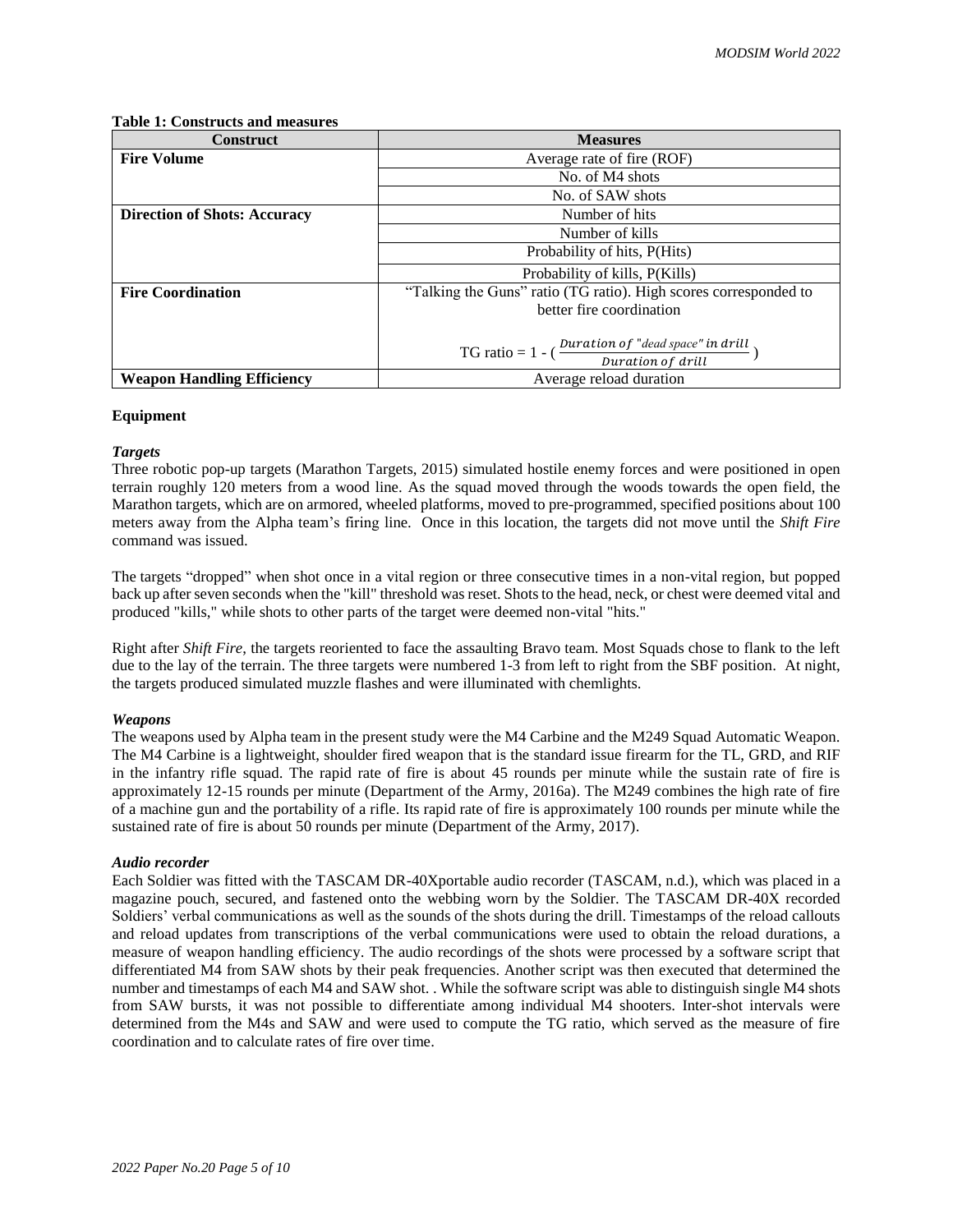## **Procedure**

Soldiers were briefed on the study exercise after they completed a preliminary demographic questionnaire. Prior to the study exercise, each of the squads had been in a four-day training event at their respective home stations for three weeks. On the day of the drill, the Soldiers confirmed zero on their weapons and proceeded to practice BD2A using training munitions. Each squad was given a certain training munition and a bolt carrier assembly customized for their equipment. During the practice, each squad executed a maximum of four runs of exercise BD2A, while observer controllers (OCs) evaluated the squad on whether it was capable of conducting the drill safely with live fire. If deemed otherwise, the squad executed the drill with training munitions. Of the 18 squads, only one squad was disqualified from using live rounds and used training munitions for the drill. The rest used live ammo.

The soldiers then worked through their combat checklists and collected their ammo before they left for the drill site. Every squad member received seven, 30-round magazines, but the SAW gunners, were issued three, 200-round polypropylene drums with linked 5.56 ammunition. Three M320 training rounds were also provided to the grenadiers. Prior to their departure for the range, the study team secured an audio recorder to each Soldier of the Alpha team. For the night drills, the squad used their own night vision devices.

Each squad executed the BD2A drill once in the day then once at night. The terrain selected for the live fire assessment was unfamiliar to the squads when they first encountered it in the day drill. They had no prior knowledge of the layout or surroundings for the day drill. For safety reasons, the night drill was conducted in the same location *after* the daytime drill, giving the Soldiers some level of familiarity with the drill site, although they had no experience performing the drill at night in that location. As every squad performed the day drill before they conducted the same drill at night, there was no counterbalancing of conditions. When they completed the drill, the Soldiers exited the range, turned in any unspent ammunition, and the research team collected the audio recorders. After returning their equipment, a short after-action review was held.

## **RESULTS**

The composition of the Alpha teams from the 18 squads varied. Eleven squads had Alpha teams with all four members while seven squads had three-member Alpha teams, mostly missing the RIF or GRD. This was the case for both day and night drills. Data from incomplete teams were not omitted since the teams would still proceed with the mission even when not at full strength. To compare the shooting performance of the Alpha team during the day and night, paired sample t-tests were utilized. Since this test compared the differences between the day and night conditions instead of differences between squads, the unequal team sizes are not expected to unduly influence the analyses. Nonetheless, results should still be interpreted with caution. The sample sizes for some of the following analyses were also less than 18 due to incomplete or unusable data from some squads.

Initial examination of the data suggested that there were differences in Soldiers' shooting performance and weapon handling between drills executed in the day and night. The rate of fire from the Alpha team averaged 65.47 shots/min in the day compared to 79.46 shots/min at night. Compared to the day drills, the average number of M4 shots from the TL, GRD, and RIF for the squads increased by about 20% at night, while the average number of SAW shots increased by almost 50% (Table 2).

| <b>Construct</b>                  | <b>Measures</b>                | Day              |           | <b>Night</b> |           |
|-----------------------------------|--------------------------------|------------------|-----------|--------------|-----------|
|                                   |                                | $\boldsymbol{M}$ | <b>SD</b> | M            | <b>SD</b> |
| Fire Volume                       | Average ROF                    | 65.47            | 26.86     | 79.46        | 31.58     |
|                                   | No. of M4 Shots                | 122.31           | 65.94     | 181.00       | 50.97     |
|                                   | No. of SAW Shots               | 199.17           | 99.08     | 241.09       | 115.39    |
| Accuracy                          | <b>Total Hits</b>              | 42.31            | 16.50     | 14.13        | 7.49      |
|                                   | Total Kills                    | 16.81            | 6.92      | 7.67         | 6.21      |
|                                   | Probability of Hits            | 0.15             | 0.10      | 0.03         | 0.02      |
|                                   | Probability of Kills           | 0.05             | 0.02      | 0.02         | 0.01      |
| Fire Coordination                 | <b>TG Ratio</b>                | 0.26             | 0.09      | 0.30         | 0.08      |
| <b>Weapon Handling Efficiency</b> | <b>Average Reload Duration</b> | 16.10            | 9.61      | 24.66        | 12.51     |

Table 2: Means and Standard Deviations from Day and Night Drills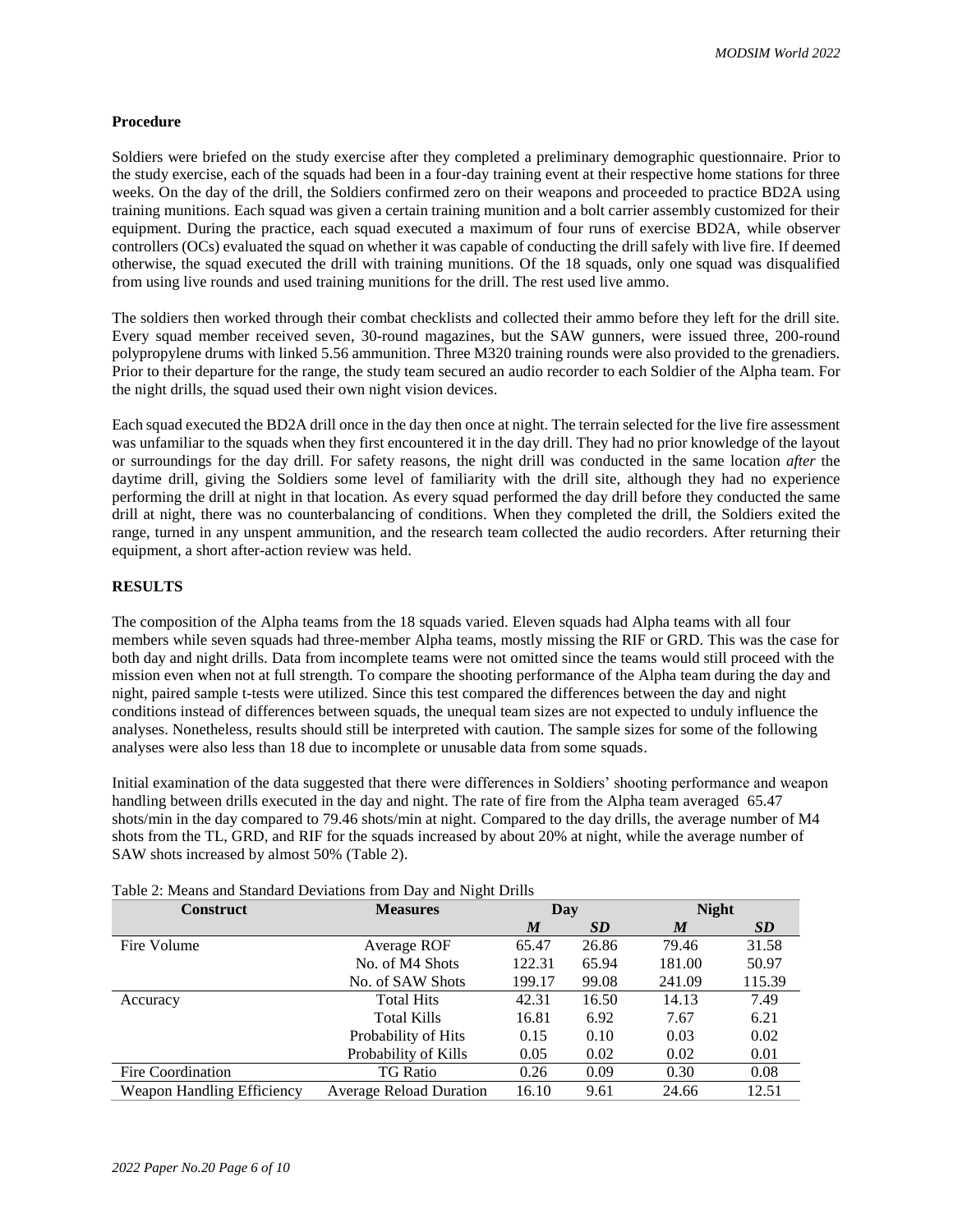Shot accuracy was drastically poorer at night with the average total number of hits at night being only a third of that during the day,  $t(13) = 5.07$ ,  $p < 0.01$  (Day:  $M=42.31$ ,  $SD=16.50$ ; Night:  $M=14.13$ ,  $SD=7.49$ ). Average total kills at night was about half that number of kills made in the day,  $t(13) = 3.23$ ,  $p=.007$  (Day:  $M=16.81$ ,  $SD=6.92$ ; Night: *M*=7.67, *SD*=6.21). The probability of hits and kills were likewise poorer at night. Probability of hits at night was only a fifth of their rate in the day,  $t(9) = 3.99$ ,  $p = .003$  (Day:  $M=0.15$ , SD=0.10; Night:  $M=0.03$ , SD=0.02), while their kill probability decreased by more than 50%, *t*(9) = 5.07, *p*<.001 (Day: *M*=0.05, *SD*=0.02; Night: *M*=0.02, *SD*=0.01) (Table 3).

Although all three measures of fire volume showed more at night, only the M4 shots were significantly higher at night, *t*(8) = -4.06, *p*=.004 (Day: *M*=122.31, *SD*=65.94; Night: *M*=181.00, *SD*=50.97). The levels of fire coordination, assessed by the extent to which there was "dead space" during the drill (i.e., TG ratio), was not significantly different across day and night. It seemed that the increased number of M4 shots fired at night did not necessarily improve fire coordination as might be expected. That is, more rounds fired did not result in less dead space. Average reload duration, was significantly longer at night compared to the day, *t*(7) = -3.97, *p=*.005 (Day: *M*=16.10s, *SD*=9.61s; Night: *M*=24.66s, *SD*=12.51s) suggesting Soldiers found it more difficult at night.

|                                   | <b>Paired Samples t-statistic</b> | $\circ$<br>Ŋ | Cohen's d |  |  |
|-----------------------------------|-----------------------------------|--------------|-----------|--|--|
| <b>Fire Volume</b>                |                                   |              |           |  |  |
| Average Rate of Fire (ROF)        | $-1.23$                           | 0.25         | $-0.39$   |  |  |
| No. of M4 Shots                   | $-4.06$                           | 0.004        | $-0.70$   |  |  |
| No. of SAW Shots                  | $-1.98$                           | 0.089        | $-1.35$   |  |  |
| <b>Accuracy</b>                   |                                   |              |           |  |  |
| <b>Total Hits</b>                 | 5.07                              | < 0.01       | 1.36      |  |  |
| <b>Total Kills</b>                | 3.23                              | 0.01         | 0.86      |  |  |
| Probability of Hits               | 3.99                              | < 0.01       | 1.26      |  |  |
| Probability of Kills              | 5.07                              | < 0.01       | 1.60      |  |  |
| <b>Fire Coordination</b>          |                                   |              |           |  |  |
| <b>TG Ratio</b>                   | $-1.17$                           | 0.28         | $-0.39$   |  |  |
| <b>Weapon Handling Efficiency</b> |                                   |              |           |  |  |
| <b>Average Reload Duration</b>    | $-3.97$                           | 0.01         | $-1.40$   |  |  |

Table 3: Analyses of the differences of measures between Day and Night drills

Although there were no specific hypotheses about the relationships among measures from the day and night data, correlational analyses of these measures were conducted to examine interrelationships among measures during day and night performance (see table 4). Some interrelationships were significant both for the day and night drills, while others were significant only during the day or only at night.

For example, during the day, rate of fire measures were positively correlated. The greater the number of M4 shots, the greater the number of SAW shots,  $r = 0.89$ ,  $p < 0.01$ . Both M4 ( $r = 0.69$ ,  $p < 0.01$ ) and SAW ( $r = 0.84$ ,  $p < 0.01$ ) shots also correlated with average ROF. However, none of these rate of fire measures were significantly correlated at night. The TG ratio (higher values indicate greater coverage of fire over time) were significantly correlated with the overall rate of fire and the number of M4 shots both day and night. However, the TG ratio was positively correlated with the number of SAW shots only during the day.

In both day and night, the higher the number of total hits, the higher the number of total kills, and the greater the probability of hits, the greater the probability of kills. When looking at the relationship between shots by weapon and lethality measures, neither the number of SAW shots nor the average rate of fire were related to total hits or total kills day or night. Total Hits and total kills however were significantly correlated with the number of M4 shots during the day but not at night. This perhaps indicates a greater accuracy of M4 fire during the day. A lower probability of hits was significantly related to a higher overall rate of fire during the day and a higher number of M4 shots at night. Finally, longer reload times were significantly correlated with total number of hits,  $r = 0.78$ ,  $p=0.013$ , and kills,  $r = 0.72$ ,  $p=0.028$ , but only during the day (Table 4).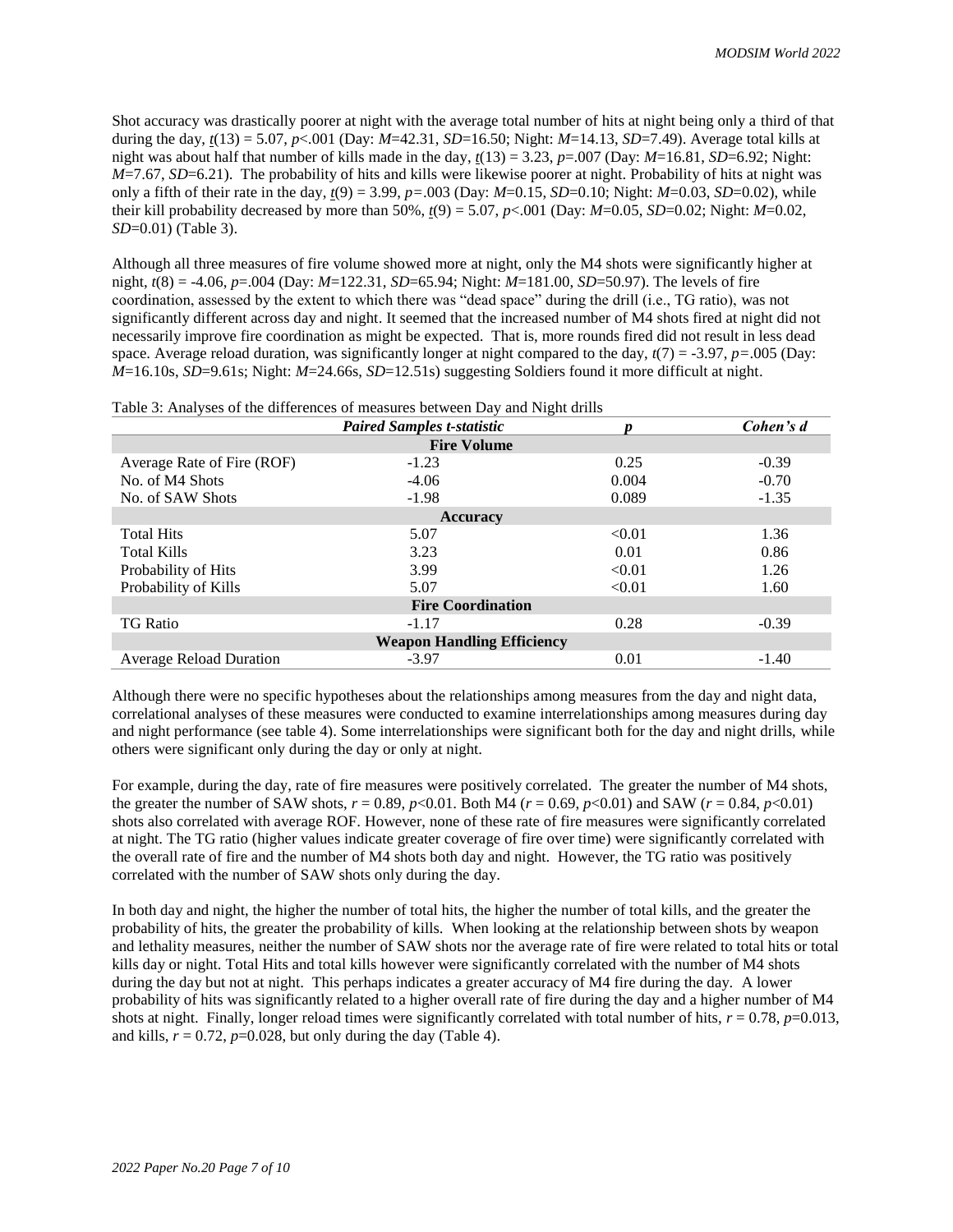| $Day = D$          | Avg.             | <b>No. M4</b>    | No. SAW    | <b>Total</b>     | <b>Total</b>     | P(Hits)          | P(Kills)   | TG         |
|--------------------|------------------|------------------|------------|------------------|------------------|------------------|------------|------------|
| $Night = N$        | <b>ROF</b>       | shots            | shots      | <b>Hits</b>      | <b>Kills</b>     |                  |            | Ratio      |
| No. M4 shots       | $D: 0.69\dagger$ |                  |            |                  |                  |                  |            |            |
|                    | N: 0.41          |                  |            |                  |                  |                  |            |            |
| No. SAW            | $D: 0.84\dagger$ | $D: 0.89\dagger$ |            |                  |                  |                  |            |            |
| shots              | N: 0.50          | N:0.001          |            |                  |                  |                  |            |            |
| <b>Total Hits</b>  | D: 0.16          | $D: 0.65*$       | D: 0.32    |                  |                  |                  |            |            |
|                    | N: 0.25          | $N: -0.34$       | N: 0.12    |                  |                  |                  |            |            |
| <b>Total Kills</b> | D: 0.42          | $D: 0.64*$       | D: 0.52    | $D: 0.71\dagger$ |                  |                  |            |            |
|                    | N: 0.21          | $N: -0.27$       | N: 0.004   | $N: 0.87\dagger$ |                  |                  |            |            |
| P(Hits)            | $D: -0.65*$      | $D: -0.18$       | $D: -0.46$ | D: 0.31          | $D: -0.26$       |                  |            |            |
|                    | $N: -0.32$       | $N: -0.62*$      | $N: -0.35$ | $N: 0.71\dagger$ | N: 0.53          |                  |            |            |
| P(Kills)           | $D: -0.51$       | $D: -0.20$       | $D: -0.48$ | D: 0.48          | D: 0.36          | $D: 0.58*$       |            |            |
|                    | $N: -0.06$       | N: 0.44          | $N: -0.21$ | $N: 78\dagger$   | $N: 0.91\dagger$ | $N: 0.75\dagger$ |            |            |
| <b>TG</b> Ratio    | $D: 0.87\dagger$ | $D: 0.71*$       | $D: 0.78*$ | D: 0.21          | D: 0.22          | $D: -0.24$       | $D: -0.46$ |            |
|                    | $N: 0.82\dagger$ | $N: 0.60*$       | N: 0.19    | N: 0.12          | N: 0.03          | $N: -0.34$       | $N: -0.20$ |            |
| Avg. Reload        | D: 0.06          | D: 0.26          | D: 0.23    | $D: 0.78*$       | $D: 0.72*$       | D: 0.62          | D: 0.56    | D: 0.03    |
| Duration           | N: 0.23          | N: 0.06          | N:0.35     | $N: -0.42$       | $N: -0.36$       | $N: -0.50$       | $N: -0.33$ | $N: -0.07$ |

Table 4: Intercorrelations of measures for Day and Night drills

\**p*<0.05, †*p*<0.01. D=Day, N=Night

To examine trends across day and night shooting, correlations between corresponding measures from day and night drills were examined [\(Table](#page-7-0) **5**). Interestingly, results did not reveal any significant relationships, indicating that better performing teams in day were not necessarily better at night. Similarly, higher rates of fire during the day were not significantly associated with higher rates at night, although the number of SAW shots came close ( $r = 0.70$ ,  $p = 0.06$ .

|    | <b>Construct</b>         | <b>Measures</b>                | <b>Correlation between Day and Night</b> |
|----|--------------------------|--------------------------------|------------------------------------------|
|    | Fire Volume              | Average Rate of Fire           | $r = 0.47, p = 0.17$                     |
|    |                          | No. of M4 Shots                | $r = 0.21, p = 0.60$                     |
|    |                          | No. of SAW Shots               | $r = 0.70, p = 0.06$                     |
| 2. | Accuracy                 | <b>Total Hits</b>              | $r = -0.27, p = 0.34$                    |
|    |                          | Total Kills                    | $r = -0.02, p = 0.94$                    |
|    |                          | Probability of Hits            | $r = 0.24, p = 0.50$                     |
|    |                          | Probability of Kills           | $r = 0.14, p = 0.70$                     |
| 3. | <b>Fire Coordination</b> | <b>TG Ratio</b>                | $r = 0.47, p = 0.20$                     |
| 4. | Weapon handling          | <b>Average Reload Duration</b> | $r = 0.67, p = 0.07$                     |

<span id="page-7-0"></span>Table 5: Correlations of the corresponding measures for day and night

## **DISCUSSION**

Findings from the present study supported the hypotheses about shooting accuracy across day and night. All measures of accuracy revealed poorer accuracy at night. This was anticipated because of the greater challenges of seeing and aiming at targets at night. While there were fewer hits and kills at night, the probability of hits and kills declined to an even greater degree because of the higher number of shots fired at night, especially by the M4s.

These higher shot counts were not expected since Soldiers are not trained to fire more at night. It is possible that the higher shot counts were a response to the greater difficulty Soldiers had in hitting/killing targets. In other words, if they were aware that they were getting fewer kills, they may have fired more in an attempt to compensate with the consequence being an even greater decrease in the PH/PK. If that is true, it was primarily the M4 gunners who were attempting to compensate because the SAW gunners did not significantly increase their shot counts at night.

Fire coordination (TG ratio) did not differ significantly from day to night. A higher TG ratio indicates that the team is more effectively coordinating their fire by insuring there are fewer breaks in firing. As might be expected, higher overall rates of fire would tend to increase the TG ratio and indeed for both day and night, higher rates of fire are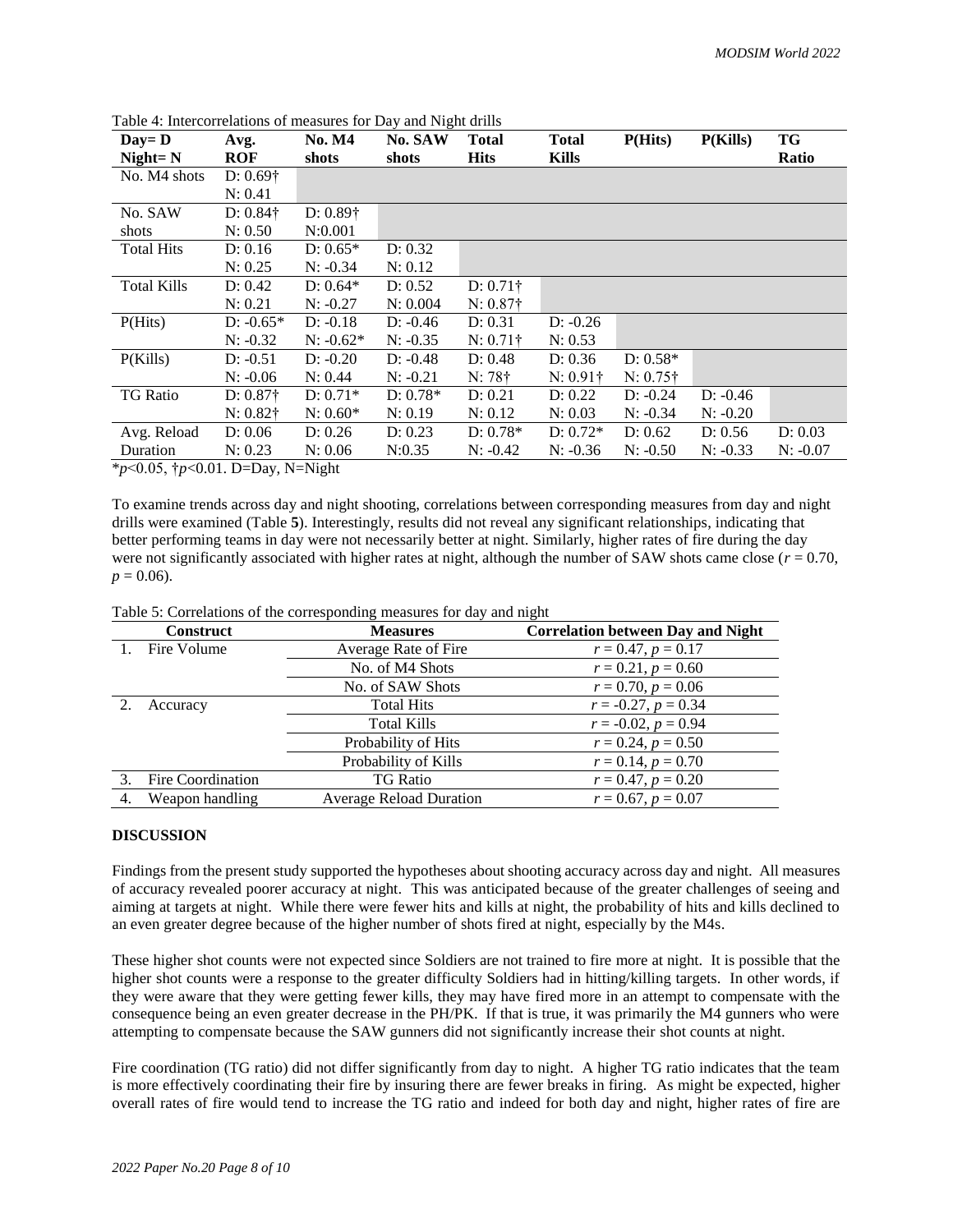correlated with higher TG ratios. Interestingly, different weapons seem to contribute to the TG ratio in the day compared to the night. In the day, better TG ratios were seen in teams with more SAW and M4 shots, whereas at night, higher TG ratios were seen in teams with only more M4 shots. Compared to the day, the night SAW shots were not as effective in establishing fire coordination. Without well-timed SAW shots, the increase in M4 shots at night only served to maintain the TG ratio rather than improve it since TG ratios were similar for the day and night drills. Together, these measures of accuracy, volume of fire and coordination of fire, paint a picture of squads at night firing more, but with less accurately.

A few intercorrelations observed in the day data were also seen with the night data. Total hits and kills showed strong positive correlations, as did probability of hits and probability of kills. However, there were several significant intercorrelations observed in the day drills that were not significant in the night drills. The day data indicated that all measures of fire volume intercorrelated significantly. Both M4 and SAW rates of fire correlated with the overall rate of fire and with each other. At night, neither the M4 nor SAW rates of fire correlated with overall rates of fire, nor did they correlate with each other. This suggests that at night, these relationships were not as direct because there were high ROF teams with different combinations of low and high M4 and SAW shots.

There is indirect evidence that M4 shots were more accurate during the day but that SAW shots were equally accurate day and night. During the day, total hits and kills correlated with number of M4 shots but not with number of SAW shots. At night, hits and kills were not correlated with the number of shots taken by either the SAW or M4 guns. In addition, the number of SAW shots did not significantly correlate with the probability of hits during the day or night, but at night more M4 shots were significantly related to a lower probability of hit at night.

As expected, average reload duration, a measure of weapon handling efficiency, was significantly longer at night, indicating that Soldiers were less proficient at this task in the dark. Keep in mind that reload durations were measured indirectly from the callouts of Soldiers. In addition to taking longer at night, reload duration at night did not correlate with hits and kills as it did during the day. It is not clear what this means though it is yet another example of a measure that is less predictive of performance at night than during the day.

Finally, performance during the day did not generally predict performance at night. None of the measures of accuracy or lethality were significantly correlated across day and night. In other words, teams that had high hit or kill rates during the day did not necessarily do better at night and vice versa. Measures of volume of fire were also uncorrelated across day and night with the exception of the number of SAW gunner shots which was positively correlated. High rates of fire during the day were correlated with higher rates at night for the SAW gunner. The only other correlation between day and night performance was reload duration, also positively correlated. Teams that took longer to reload during the day, tended to take longer at night too.

## **CONCLUSIONS**

While the decrease in accuracy at night was not surprising, these findings suggest that shooting at night has other unanticipated effects on performance. Specifically, squads elevated their rates of fire and coordination of fire seemed to vary in an interesting way with both M4 and SAW contributing to higher coordination during the day but only M4s contributing at night. This is unexpected because Soldiers are trained to regulate rates of fire and coordinate fire the same way during conditions of day and night. While it is possible that employing a higher volume of less coordinated fire may be an effective response when Soldiers are in low visibility conditions, this would appear to be an untrained reaction rather than a deliberate strategy. High rates of fire deplete ammunition faster and risk overheating weapons. If the assaulting team is also moving more slowly at night, the higher volume of fire could cause the SBF team to deplete their ammo before the assaulting team is in position and/or leave them with too little ammunition to respond to a counterattack. These findings suggest that training for night shooting should place a greater emphasis on consistently controlling rates of fire and on improving fire coordination.

Finally, Soldiers should practice magazine changes at night and perhaps practice using their night vision devices during night shoots. Future research is needed to understand why Soldiers were less effective at hitting targets at night to identify the specific problems that led to decreased accuracy so that training can be targeted to those problems.